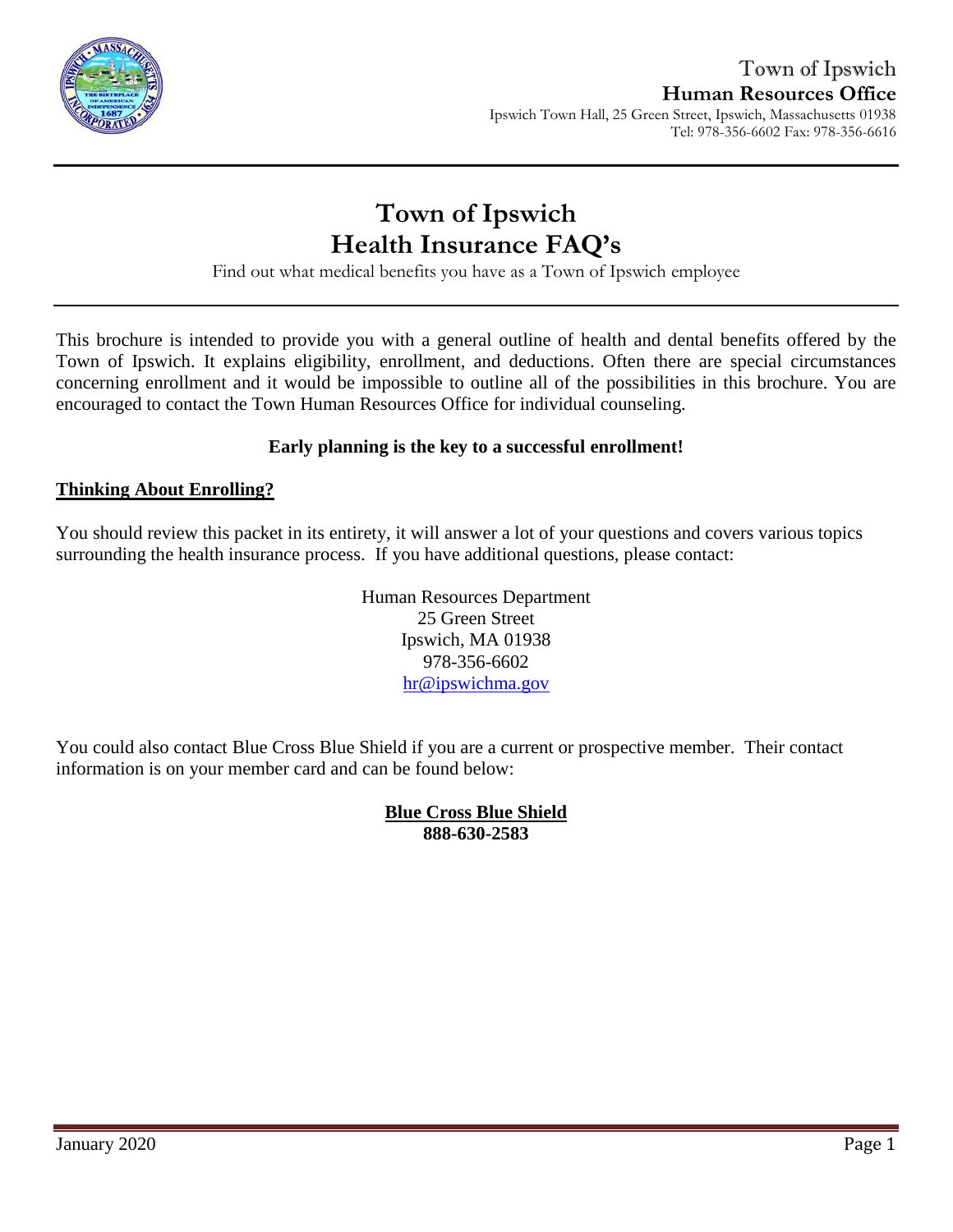

Find out what medical benefits you have as a Town of Ipswich employee

### **Ways to Enroll:**

#### **Open Enrollment**

Open enrollment is an annual event allowing benefits eligible employees to make changes to their current plans, or to enroll in the Town Health Insurance and Town Dental Insurance. If you are a benefits eligible employee you will receive communication from HR in May advertising the upcoming open enrollment period. We take enrollments, or changes to current enrollments, in June for a July 1 effective date.

### **Qualifying Events**

In order to enroll in the Town's medical or dental plan outside of the open enrollment period you must have a qualifying event.

There are 4 basic types of qualifying life events. (The following are examples, not a full list.)

- Loss of health coverage
	- $\circ$  Losing existing health coverage, including job-based, individual, and student plans
	- o Turning 26 and losing coverage through a parent's plan
- Changes in household
	- o Getting married or divorced
	- o Having a baby or adopting a child
	- o Death in the family
- Changes in residence
- Other qualifying events
	- o Changes in your income that affect the coverage you qualify for MassHealth or a subsidy thereof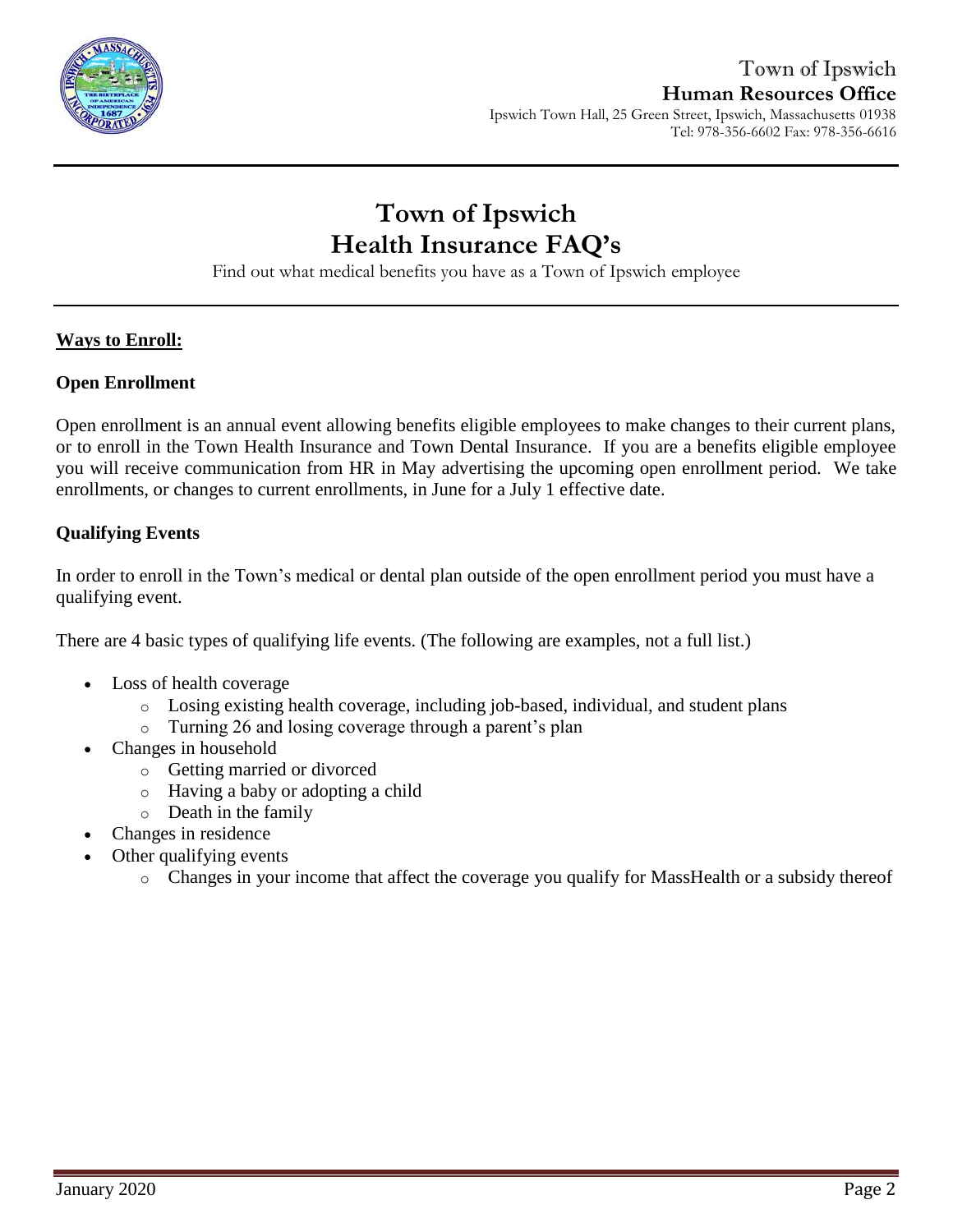

# **Town of Ipswich Health Insurance FAQ's**

Find out what medical benefits you have as a Town of Ipswich employee

### **Enrollment Period**

While having a qualifying event allows you to enroll in the Town Health and Dental benefits outside the normal open enrollment period, there are still important time frames to keep in mind. Should you miss these times frames you will not be able to enroll in our insurance and will have to wait for open enrollment.

### **You will start paying for coverage on the effective enrollment dates listed below,** *no exceptions.*

- Loss of health coverage (30 days to enroll)
	- o Losing existing health coverage, including job-based, individual, and student plans: **Your enrollment must be effective the date you lost coverage**
	- o Turning 26 and losing coverage through a parent's plan: **Your enrollment must be effective the first of the month after your birthday**
- Changes in household (30 days to enroll)
	- o Getting married or divorced: **Your enrollment must be effective the date of marriage or divorce**
	- o Having a baby or adopting a child: **Your enrollment must be effective the date of the child's birth**
	- o Death in the family **Your enrollment must be effective the date of death**
- Changes in residence (30 days to enroll) **Your enrollment must be effective the date of move**
- Other qualifying events (30 days to enroll)
	- o Changes in your income that affect the coverage you qualify for MassHealth or a subsidy thereof **Your enrollment must be effective the date indicated by MassHealth on the letter they mailed you**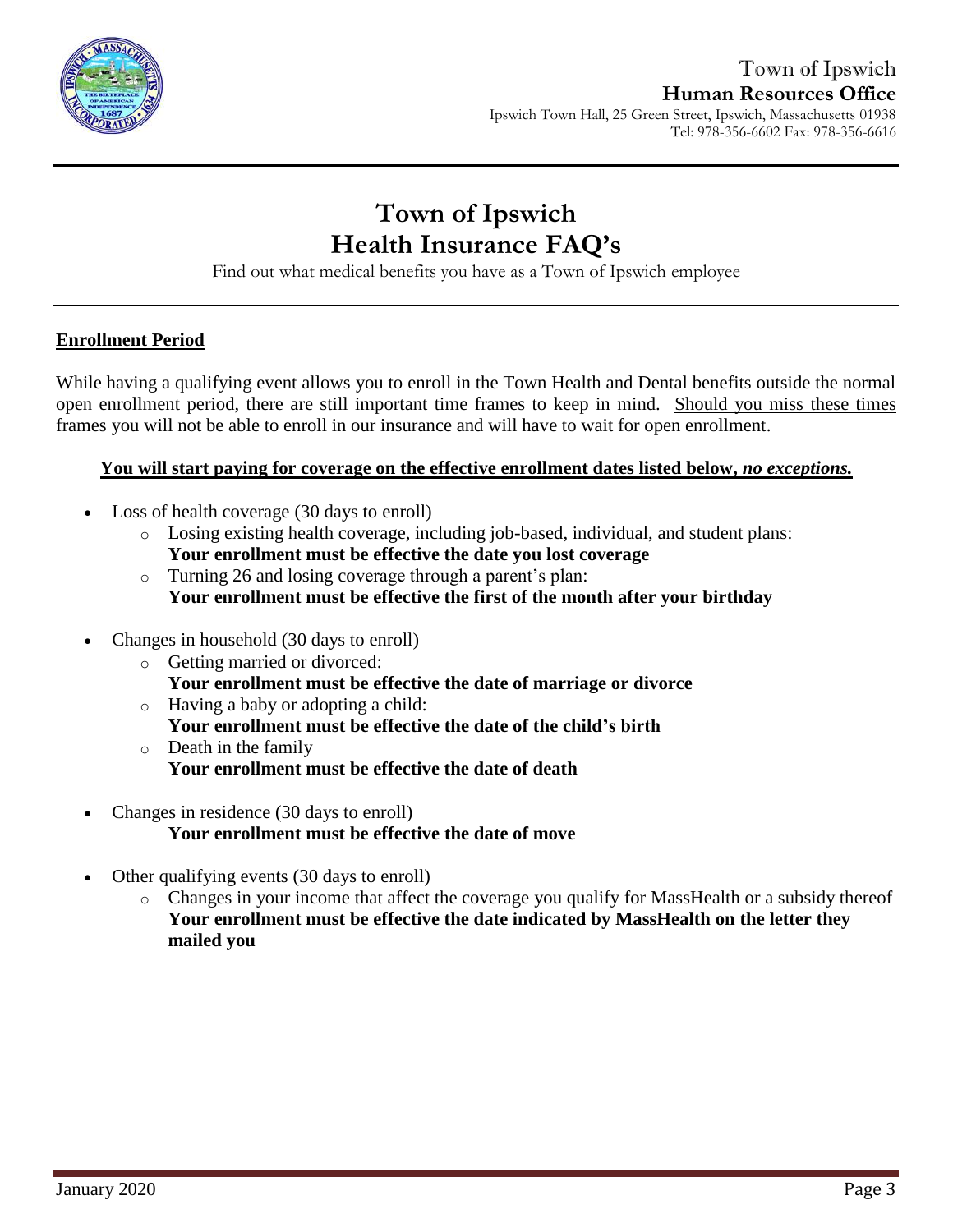

Find out what medical benefits you have as a Town of Ipswich employee

### **Health Plan "Catchup" Deduction**

The Town pays for health insurance a month in advance, so for example deductions taken from your December pay check pay for January coverage. When you are newly enrolled in our health plan we have you pay a "catchup" amount, which is an extra 30 days of coverage. So, your first two pay checks you will have you regular health deduction taken out and an additional health deduction taken out. The Town likewise continues to cover your health insurance you 30 days after your last date worked. So, if you were to leave, retire, etc. we would cover you 30 days past your last date worked.

This does not apply for Dental insurance.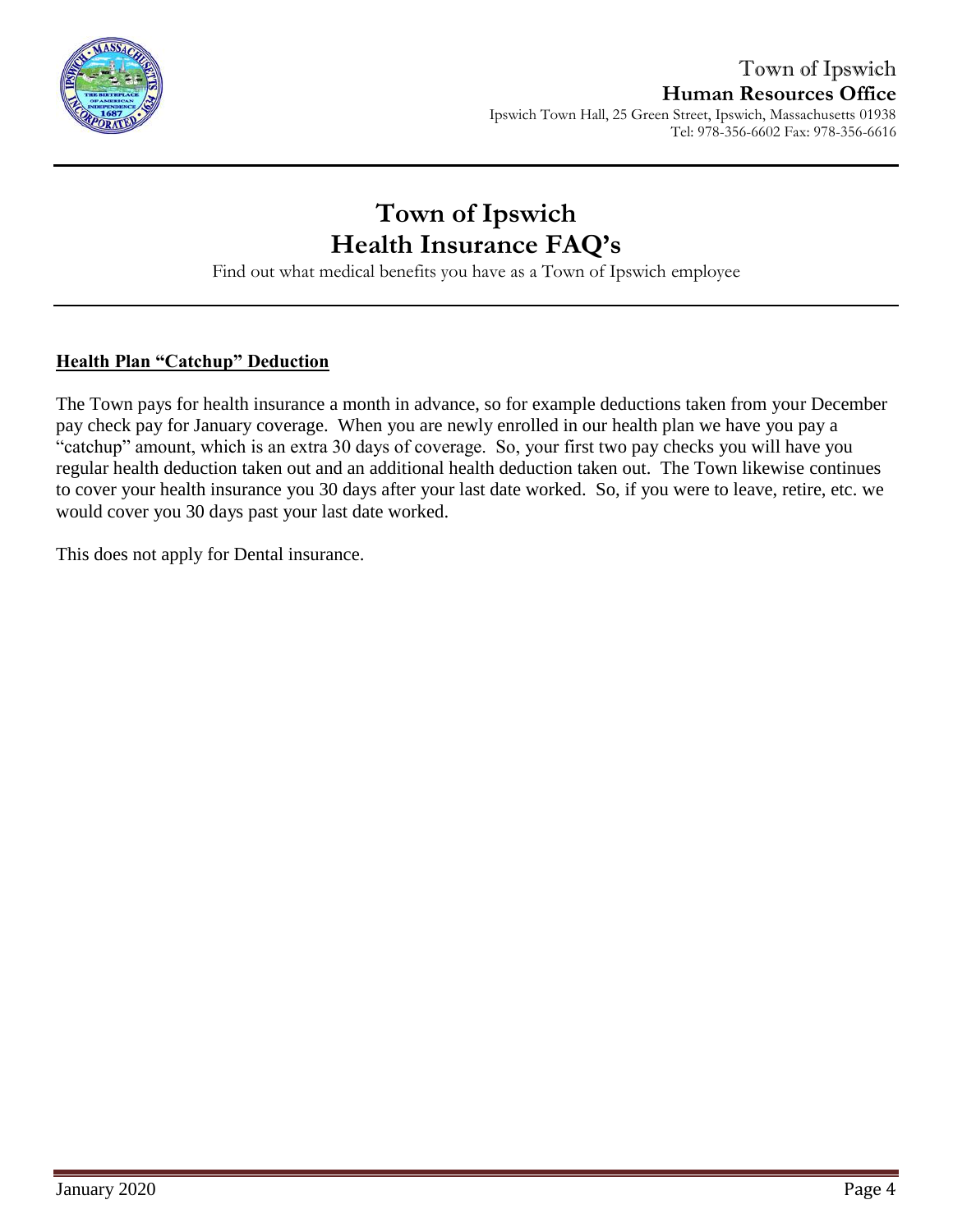

# **Town of Ipswich Health Insurance FAQ's**

Find out what medical benefits you have as a Town of Ipswich employee

### **Additional Benefits Available through Health Insurance:**

If you are a subscriber to any Town's health insurance plan, you are eligible for some additional benefits. *MIIA Sponsored Fitness Programs and Seminars:*

The Town offers a variety of fitness programs and seminars for employees  $\&$  retirees to participate in. Programs range from Yoga to Bootcamp and Nutrition seminars to FitBit Challenges. Classes are typically held in the Town Hall Gym and are open to retirees and their spouses who are on a Town Health Insurance Plan. Information on classes is emailed to all employees. To be added to the notification list please email: [hr@ipswich-ma.gov.](mailto:hr@ipswich-ma.gov)

*Blue Cross Wellness Benefits & Resources* **-** Including but not limited to (benefits may vary by plan type):

- Free 24-hour nurse phone-line- call 1-888-247-BLUE (2583)
- [Fitness Benefit](http://www.emiia.org/images/wellnessflyers/Fitness_Benefit_Form.pdf) up to \$150 annual reimbursement for health club membership
- Naturally Healthy Rewards-5-25% discount on approved nutritionists, acupuncturists and massage therapists.
- On-line resources at: [www.bluecrossma.com](http://www.bluecrossma.com/)[;](http://www.bluecrossma.com;/) [www.ahealthyme.com](http://www.ahealthyme.com/)[;](http://www.emiia.org/) [www.blue-365.com;](https://www.blue-365.com/?planid=bluecrossmacom) [www.mybluehealthma.com](http://www.mybluehealthma.com/)
- Free Apps: Available @ [www.bluecrossma.com/goal-getter](http://www.bluecrossma.com/goal-getter/)
	- 1. Goal Getter Pedomerter, GPS mapping, measures progress on every screen.
	- 2. EatBetter Tracks intake and calories, calculates calories burned with exercise, measures water intake.
	- 3. Blue National Doctor and Hospital Finder Locates urgent care centers, doctors, and hospitals.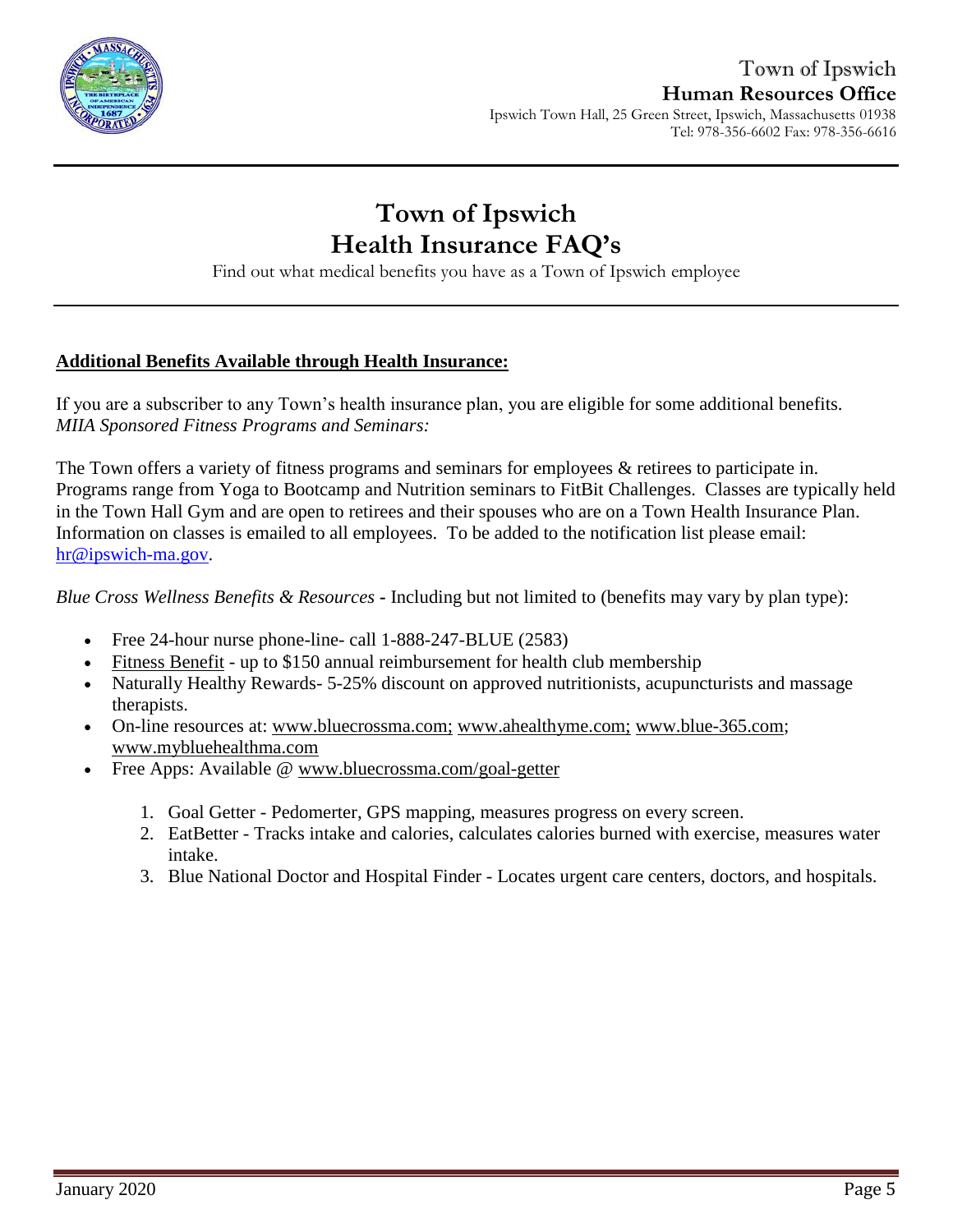

Find out what medical benefits you have as a Town of Ipswich employee

### **RETIREES This point forward is for retirees/or those thinking about retirement**

### **Retiree Health Insurance**

Included with this brochure is the Town of Ipswich Group Insurance Regulations adopted by the Board of Selectmen. These regulations govern eligibility for participation in the Towns group insurance plans.

A retired employee who has left the Town of Ipswich service with pension rights vested and award under ERRS or MTRS shall be eligible to receive a fifty percent (50%) Town contribution toward the monthly premium cost for group health insurance in accordance with Chapter 32B of M.G.L.

If you are eligible for health insurance, you may also cover your family members. Eligible family members include: children (until they reach age 26); your spouse (as defined by Massachusetts state law); and any disabled children you have over the age of 26. They need to depend on you for principal support and be unable to earn a living due to their mental or physical condition. The disability needs to have started before age 19 (or before age 26 if they were still depending on you for principal support), and your child must continue to meet the plan's definition of "disabled." Contact your health plan directly to confirm disability status. At least 45 days but not more than 120 days before your retirement date you should forward the included health insurance enrollment form to the Town of Ipswich Human Resources office to change to retiree health insurance, even if you are enrolled in health insurance as an active employee. You must be changed over to the retiree group.

When changing from an active health insurance plan to a retiree health insurance plan, you cannot make other changes, such as adding a dependent. Adding a dependent to your health coverage can only be done during open enrollment.

### Retiree under 65-year-old

Eligible retirees under the age of 65 may elect to participate in the Retiree HMO or PPO plan. The benefits available to retirees under the HMO or PPO plans are identical to the benefits available to active employees. The only change is the contribution amount is 50% of the premium as a retiree.

The current rates for these plans are included in this packet. Updated rate information is distributed via standard mail in the Spring and will be available on the HR page of the Town website. Please make sure you keep your mailing address current with the Town so you can receive this information. An address change form is included with this packet.

### Retirees 65 years old and over

January 2020 Page 6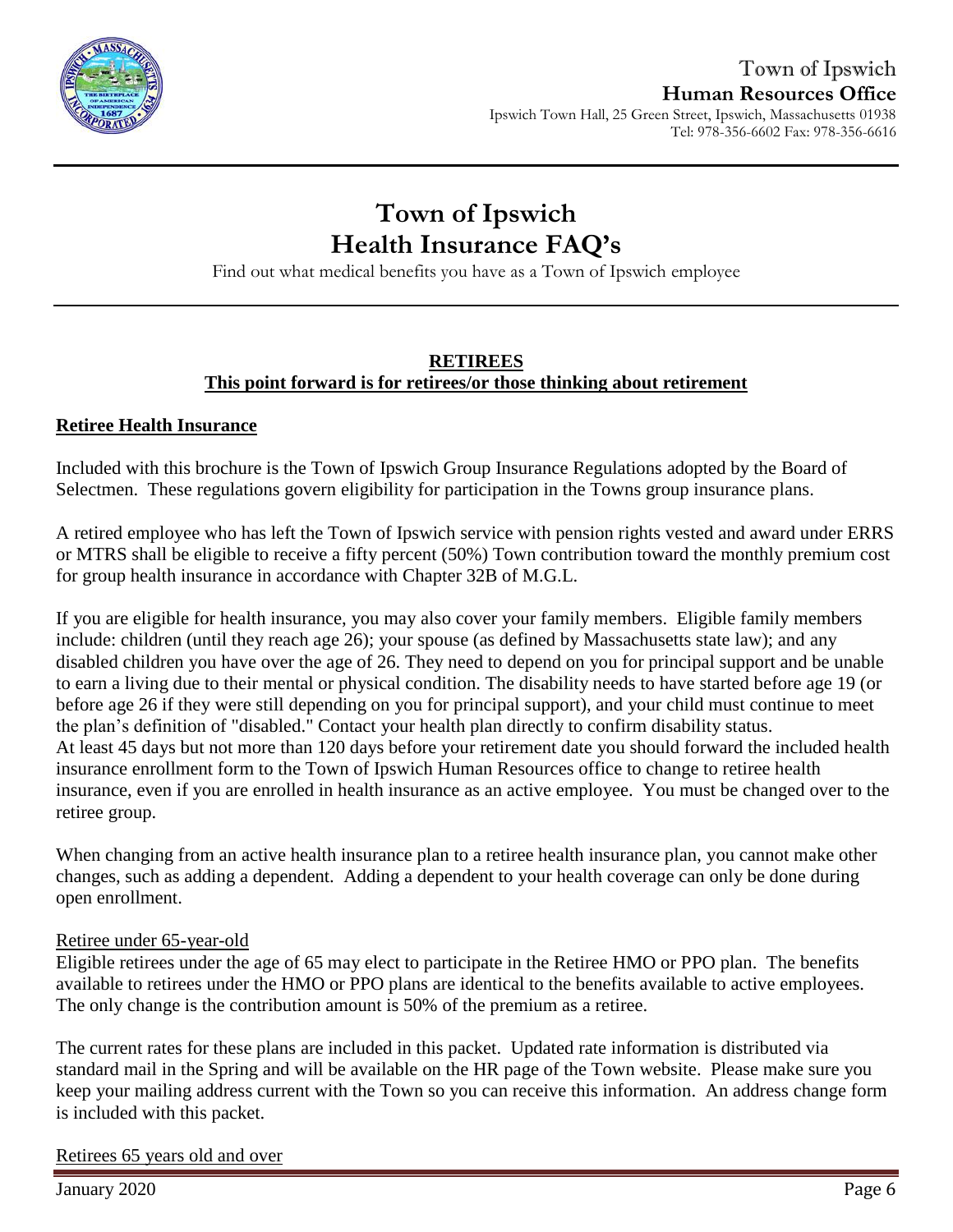

Find out what medical benefits you have as a Town of Ipswich employee

Eligible retirees 65 and older who qualify for Medicare Part A shall be required to enroll in Medicare Part A and B and shall be further required to enroll in (one of) the Town's Medicare Supplement Plan(s) as a precondition for participation in the Town's group insurance program.

If you and your spouse are enrolling in the Town's Medicare Supplement Plan(s), you each must complete an enrollment form. Medicare Supplement Plan(s) is an individual plan.

The current rates for these plans are included in this packet. Updated rate information is distributed via standard mail in the Fall. Please make sure you keep your mailing address current with the Town so you can receive this information. An address change form is included with this packet.

The Town's Medicare Supplement Plan has a prescription drug plan included and therefore, in accordance with Federal Law, has very strict enrollment deadlines. Applications must be received and process by the Town no later than the  $1<sup>st</sup>$  of the month prior to retirement. See examples:

| <b>Retirement Date</b> | <b>Application Deadline</b> |
|------------------------|-----------------------------|
| March $1st$            | February 1 <sup>st</sup>    |
| March $15th$           | February $1st$              |
| March $31st$           | February 1 <sup>st</sup>    |

As part of the enrollment packet for the Medicare Supplement Plan, the Town must receive copies of your Medicare Part A & B cards at the time of enrollment. If you have not received your cards by the enrollment deadline you may substitute an official letter from the Social Security Administration confirmed your enrollment in Medicare Part A & B, included a firm effective date.

For those individuals who are not able to obtain their cards or an official letter from the Social Security Administration prior to the enrollment deadline will remain on an HMO or PPO plan at the 50% premium contribution level.

Additional information about Medicare can be obtained here:<https://www.medicare.gov/> or 1-877-486-2048.

Additional information about the Social Security Administration can be obtained here:<https://www.ssa.gov/> or 1-800-772-1213. Employees are encouraged to visit the Social Security Administration in person for the best available service. The local office is located at: Suite 406, 10 Federal St, Salem, MA 01970. How to pay for Health Insurance

Just like active health insurance plans, retiree health insurance plans are prepaid a month in advance. It's important to keep this in mind as you approach retirement. The Town will work directly with you to ensure the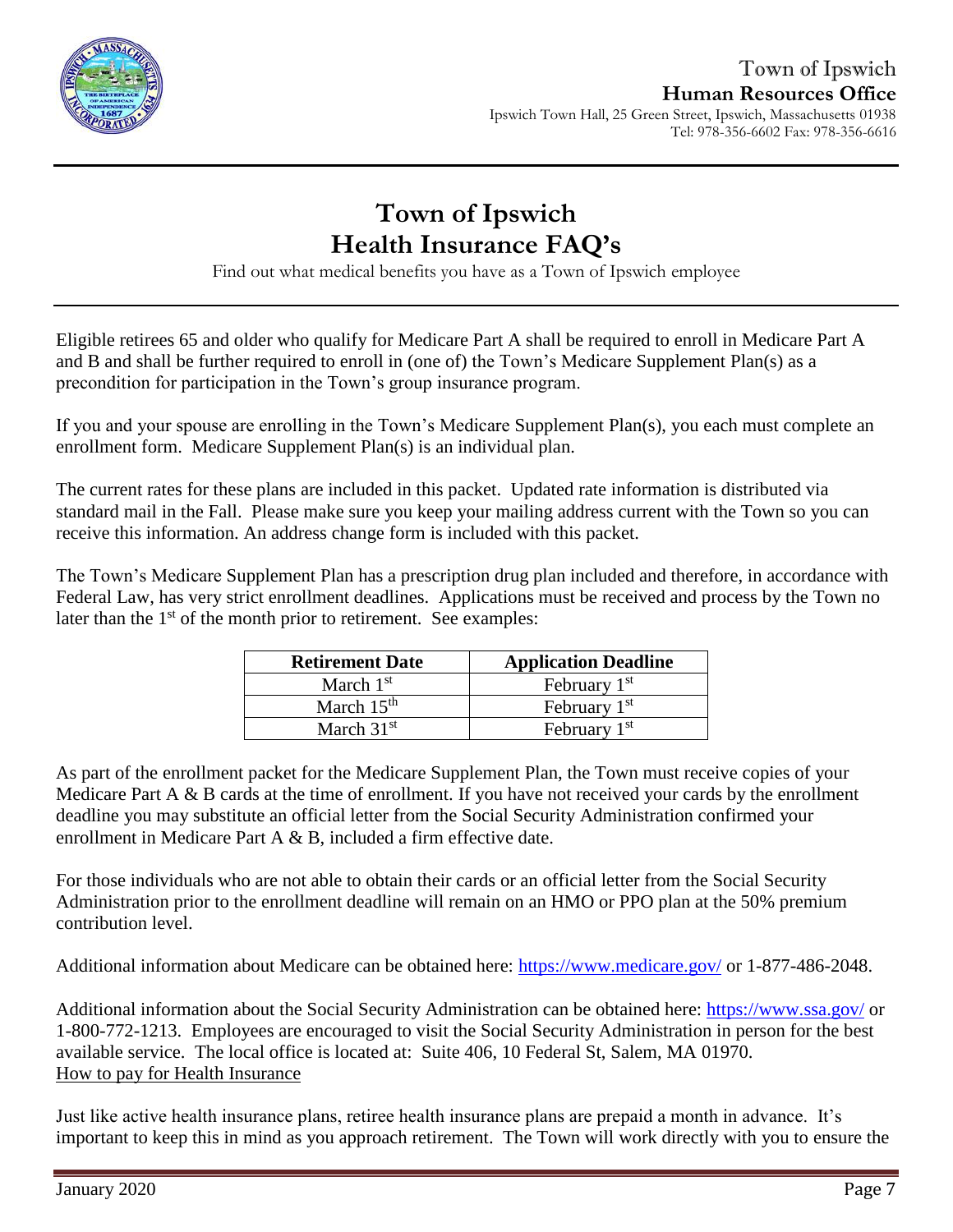

# **Town of Ipswich Health Insurance FAQ's**

Find out what medical benefits you have as a Town of Ipswich employee

correct health insurance premiums are deducted from your final paychecks or arrange for direct payment to cover your retiree health insurance premium. Sometimes you will not be receiving a retirement check from ERRS or MTRS immediately upon retirement and will have to make direct payment for health insurance coverage.

There are two pays to pay for health insurance during retirement:

- 1. Automatic Deduction from Retirement Check: The most convenient and preferred way is to have your health insurance payment automatically deducted from your retirement check, either ERRS or MTRS. Monthly premium rates are updated automatically with ERRS and MTRS. Deductions are taken from your last check of the month and are applied to the preceding months coverage.
- 2. Direct Payment: Retirees can mail or drop off direct payments at the Town Hall. Payments must be received by the  $25<sup>th</sup>$  of the month preceding the month to which coverage applies.

In the event a retiree in the health insurance plan falls in arrears of their share of premium in excess of two months, the Town shall have the right to terminate coverage for said retiree.

### Additional Benefits Available through Health Insurance:

If you are a subscriber to any Town's health insurance plan, you are eligible for some additional benefits. *MIIA Sponsored Fitness Programs and Seminars:*

The Town offers a variety of fitness programs and seminars for employees & retirees to participate in. Programs range from Yoga to Bootcamp and Nutrition seminars to FitBit Challenges. Classes are typically held in the Town Hall Gym and are open to retirees and their spouses who are on a Town Health Insurance Plan. Information on classes is emailed to all employees. To be added to the notification list please email: [hr@ipswich-ma.gov.](mailto:hr@ipswich-ma.gov)

*Blue Cross Wellness Benefits & Resources* **-** Including but not limited to (benefits may vary by plan type):

- Free 24-hour nurse phone-line- call 1-888-247-BLUE (2583)
- [Fitness Benefit](http://www.emiia.org/images/wellnessflyers/Fitness_Benefit_Form.pdf) up to \$150 annual reimbursement for health club membership
- Naturally Healthy Rewards- 5-25% discount on approved nutritionists, acupuncturists and massage therapists.
- On-line resources at: [www.bluecrossma.com](http://www.bluecrossma.com/)[;](http://www.bluecrossma.com;/) [www.ahealthyme.com](http://www.ahealthyme.com/)[;](http://www.emiia.org/) [www.blue-365.com;](https://www.blue-365.com/?planid=bluecrossmacom) [www.mybluehealthma.com](http://www.mybluehealthma.com/)
- Free Apps: Available @ [www.bluecrossma.com/goal-getter](http://www.bluecrossma.com/goal-getter/)
	- 1. Goal Getter Pedomerter, GPS mapping, measures progress on every screen.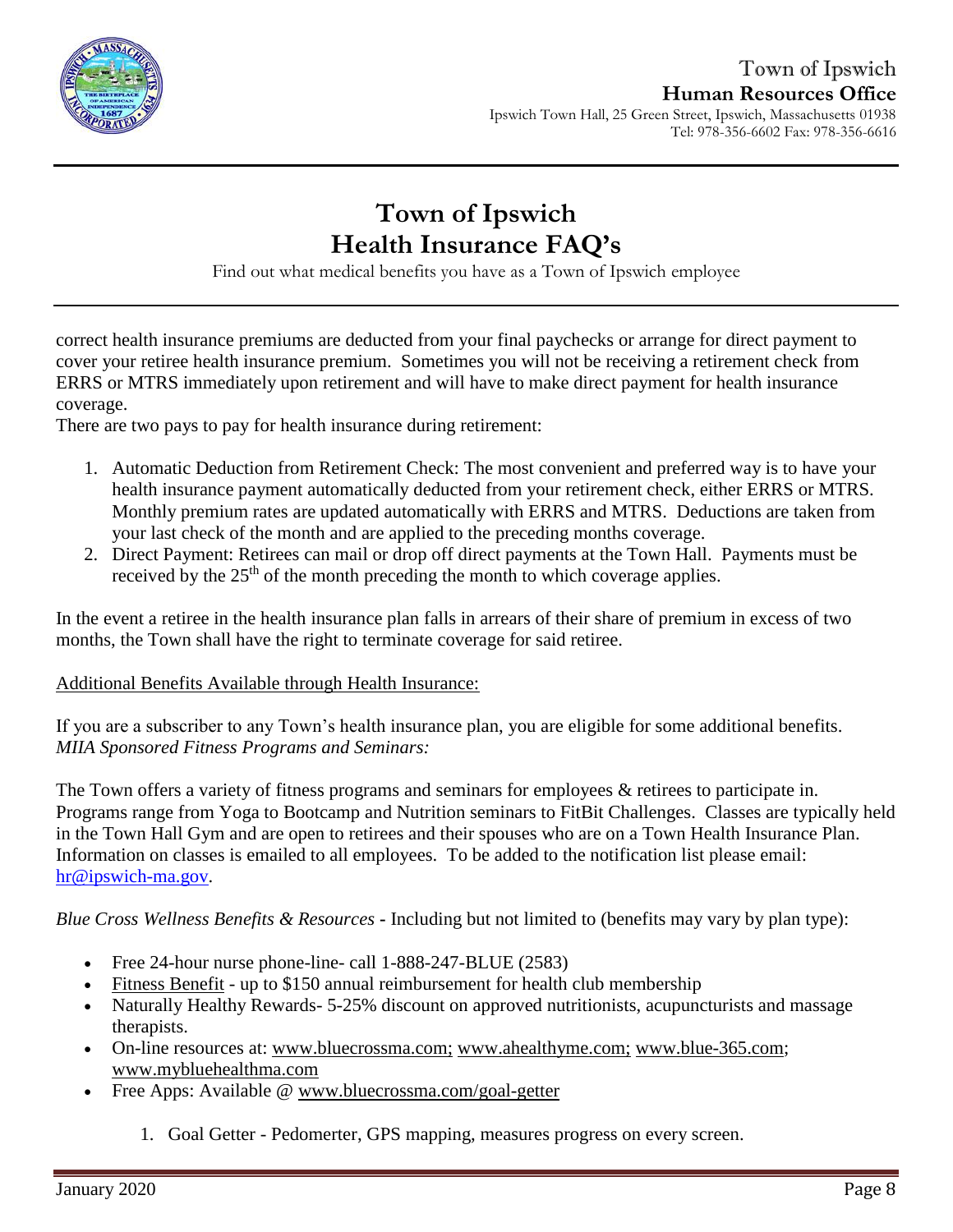

# **Town of Ipswich Health Insurance FAQ's**

Find out what medical benefits you have as a Town of Ipswich employee

- 2. EatBetter Tracks intake and calories, calculates calories burned with exercise, measures water intake.
- 3. Blue National Doctor and Hospital Finder Locates urgent care centers, doctors, and hospitals.

### **FAQ Section:**

Q: Will my premiums go up when I retire?

A: Retirees pay the fifty percent (50%) of health and life insurance. Premiums are withheld from your monthly retirement or pension check, and we collect them one month in advance. For example, June deductions pay for coverage in July.

Q: Are the rules different for retirees?

A: Retiree health insurance coverage follows the same rules as coverage for active employees. Retirees can newly enroll in or change plans during the annual enrollment period each spring for non-Medicare Plan(s) and each fall for Medicare Plan(s) for coverage that begins on July 1. Retirees can also enroll any time during the year due to a loss of coverage. Retirees can add or remove dependents due to a qualifying life event, including:

- a marriage or birth
- a spouse or dependent losing their coverage, or
- a spouse or dependent gaining coverage elsewhere. You need to drop them from your plan within 30 days of them getting new coverage.

Q: How do I update or change my address?

A: You can update your address by completing the Change of Address form (included with this packet) and submitting it to the Payroll & Benefits office within 30 days of your move. If you move out of your plan service area, this is considered a qualifying event, and you can enroll in a different plan within 30 days. For questions about the plan service areas, please call Payroll & Benefits office at 978-356-6602.

Q: What do I need to know if I'm covering my spouse?

A: Upon a retiree's death, their surviving spouse may continue coverage at the same cost as when the retiree was alive. Please also keep in mind:

- Choosing Option A, B, or C for your pension allowance does not affect your surviving spouse's eligibility for continued health insurance. But, if you choose Option A or B, they your spouse must pay premiums to the Town.
- If you choose Option C for your pension allowance, we will take monthly deductions from your surviving spouse's pension check.
- Surviving spouses are no longer eligible for health insurance if they remarry.

Q: Do I have to enroll in Medicare?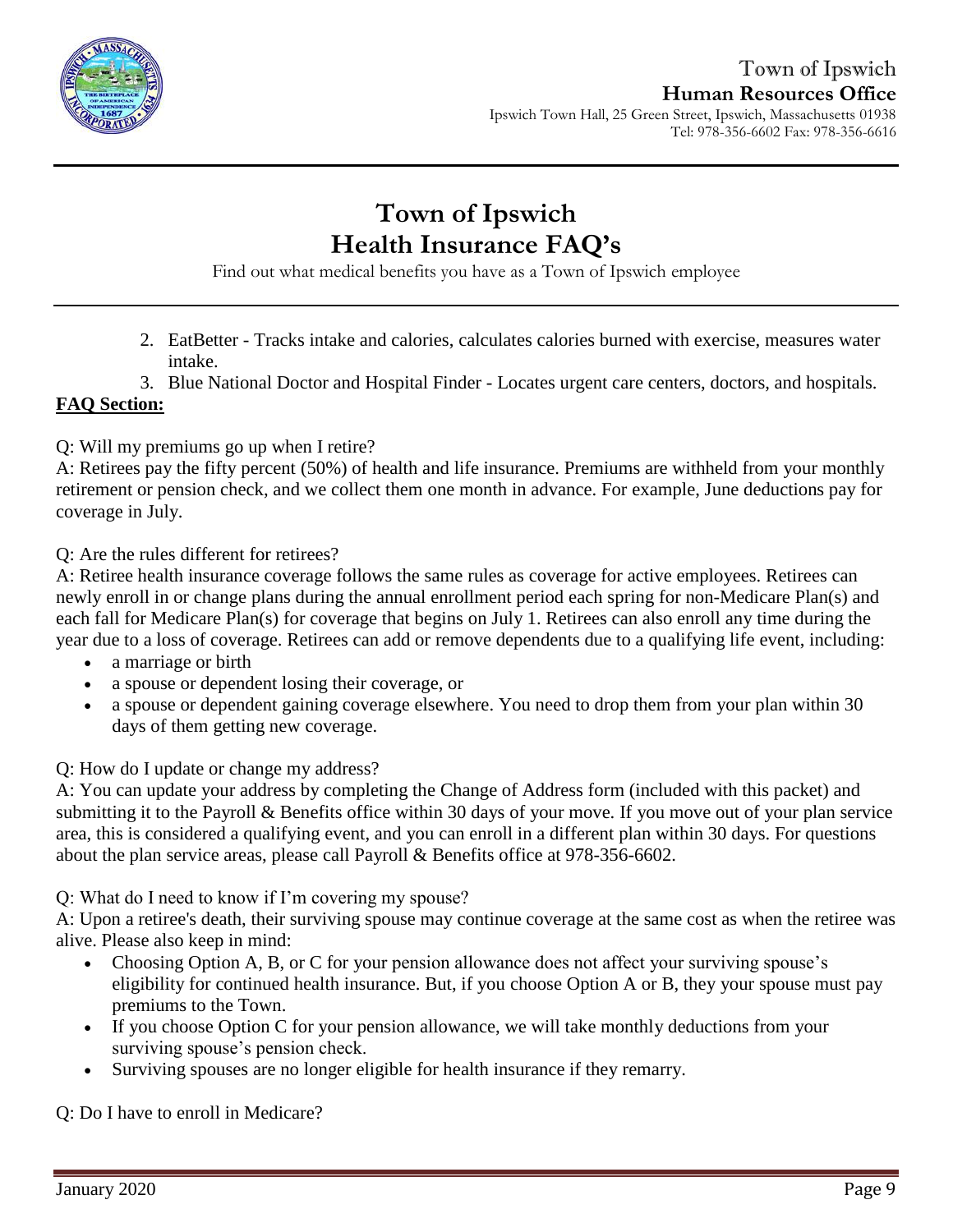

# **Town of Ipswich Health Insurance FAQ's**

Find out what medical benefits you have as a Town of Ipswich employee

A: Effective July 1, 2011, [Massachusetts law](https://malegislature.gov/Laws/SessionLaws/Acts/2011/Chapter69) mandated that all cities and towns require retirees age 65 and older to apply for Medicare Parts A and B. If eligible, these retirees must also transfer to a Medicare plan to continue their health insurance coverage. This includes:

- retirees
- the spouses of retirees
- Medicare eligible dependent children (if they are disabled), and
- surviving spouses.

If you are eligible to receive Medicate Part A for free, you must enroll in both Medicare Parts A and B.

Q: How do I know if I'm eligible for Medicare?

A: You could be eligible for Medicare Part A for free if:

- you worked 40 credits into Social Security
- you have a current spouse, former spouse, or a deceased spouse who worked 40 credits into Social Security
- you paid the Medicare tax (employees hired after July 1, 1986 have paid the Medicare tax), or
- you have Military service that counts toward eligibility.

This list is not comprehensive. Even if you think you are not eligible for Medicare, you must go through the process of applying through Social Security.

### Q: What is Medicare?

A: *Medicare Part A - Hospital Inpatient Insurance*: The insurance helps cover inpatient hospital care, skilled nursing facility care, nursing home care, hospice, and home health care. This is not for long-term care, and limits apply. If you are eligible for Medicare, Part A is **FREE**.

*Medicare Part B - Medical Out-Patient Insurance:* This insurance helps cover doctors' services, hospital outpatient care, and home health care. It also helps cover some preventive services. Please keep in mind:

- Most people pay the standard monthly Medicare Part B premium (\$121.80 in 2016).
- Higher Part B premiums (Income-related Monthly Adjustment Amounts) may apply to some retirees based on their income level.
- If you collect a Social Security check, your premium will be withheld from your check.
- If you do not collect a Social Security check, you will be billed on a quarterly basis for your premium. You must pay this invoice or you will lose your Medicare and your Medicare plan through the Town.

Q: What if I'm ineligible for Medicare?

A: If you are ineligible for Medicare (Part A is not free), you must provide proof. We need a copy of a letter on Social Security letterhead stating that you are not eligible for Medicare Part A for free. You may remain enrolled in a non-Medicare plan.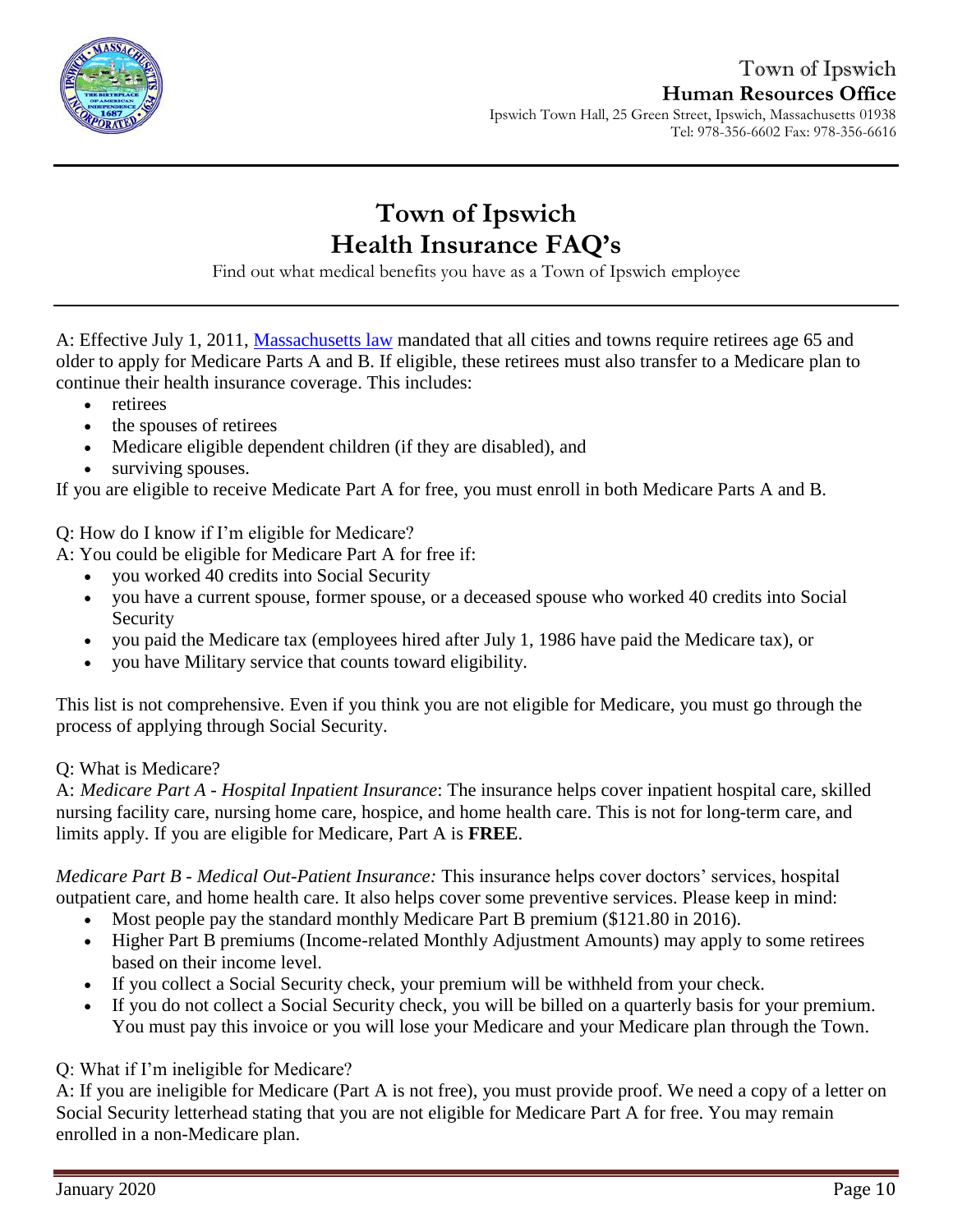

### Town of Ipswich **Human Resources Office** Ipswich Town Hall, 25 Green Street, Ipswich, Massachusetts 01938

Tel: 978-356-6602 Fax: 978-356-6616

## **Town of Ipswich Health Insurance FAQ's**

Find out what medical benefits you have as a Town of Ipswich employee

Q: Do I have to enroll in Medicare if I'm covering dependents?

A: *Family Exemption*: If you are covering two or more family members (a spouse and dependents) who are not eligible for Medicare, you may continue coverage in your non-Medicare family plan. [\(https://malegislature.gov/Laws/GeneralLaws/PartI/TitleIV/Chapter32B/Section18A\\_\)](https://malegislature.gov/Laws/GeneralLaws/PartI/TitleIV/Chapter32B/Section18A_)

Q: I'm covering a spouse, but only one of us is eligible for Medicare, what do we do?

A: If you retire and are not eligible for Medicare, but your spouse is eligible:

- your spouse must enroll in a Medicare plan, and
- you must enroll in individual coverage in a non-Medicare plan.

If you retire and are eligible for Medicare, but your spouse is not eligible:

- you must enroll in a Medicare plan, and
- your spouse must enroll in individual coverage in a non-Medicare plan.